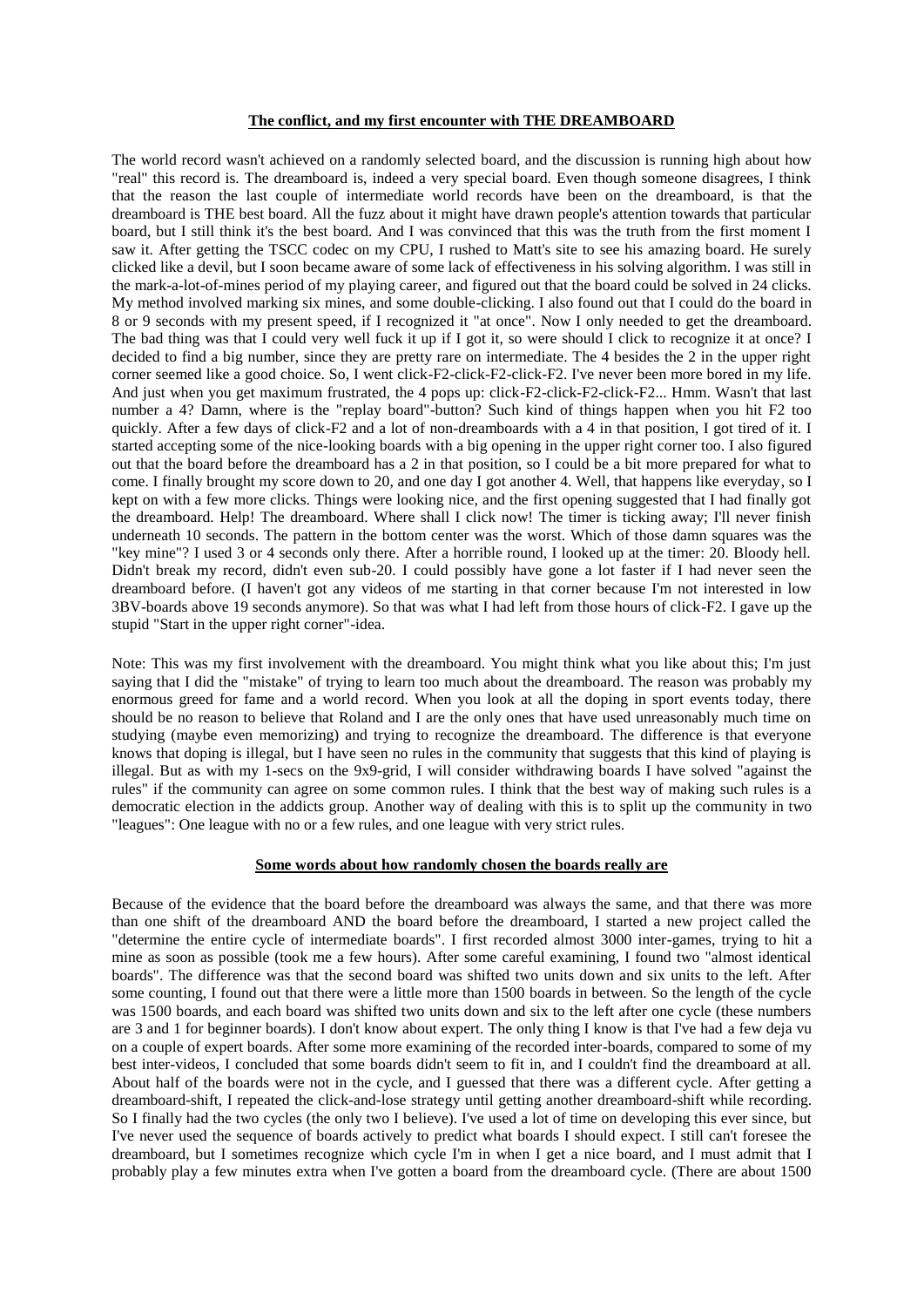boards \* 8 shifts = 12000 boards in that cycle). I just can't help it that I remember it if I get two nice boards in a short interval, but as Matt has said, there aren't many sub-20-ish boards before the dreamboard.

Note: I'm of the opinion that the use of this strategy to exactly plan how the next board will look like might ruin the entire game of Minesweeper. Maybe I shouldn't tell this, but I guess that programs like Sorins 3BV recorder and player and maybe Yoni's reader program (haven't tried that one yet) can be used to determine how the cycles looks like. The 3BV-values (or manual board-recognition) could be a way to figure out where you are in the cycle. I'm telling you this because I don't want to be the only one to know the truth, and someone else could well be using this information to their advantage if they get it first.

## **The disadvantage of possessing knowledge**

The third time I got the dreamboard (after missing it once), I finished in 12 seconds: A nice improvement. I didn't recognize it at once, so I lost a few seconds on an unneeded marking and some lack of determination. I solved it as if I knew where the mines where, and I don't think I would have played it optimal if I were to think: Is this really a logical click, or should I clear those squares first to show that I haven't memorized the board? What is really a pity is that I memorized the dreamboard the first time I saw it, and I never thought that I could come close to 10 seconds without knowing how to solve it effectively. I was absolutely sure that Matt had planned the dreamboard down to the last detail before getting his 10. He had just not been able to figure out the most effective way of doing it. I sometimes regret that I ever saw the dreamboard, but back then I never thought it was possible to go that fast without memorising the board. What Matt wrote about watching his 14-vid thousands of times, didn't suggest that memorising was not accepted either.

It can be a bad thing to know too much. If you have played a lot of inter-boards, you soon learn something about the sequence of boards. What the hell are you supposed to do, then? Act like you don't know what's coming? If you play like this, you'll probably play worse the more knowledge you have. Suggest you know how the next board looks like. Say it's the dreamboard. Shall you just skip it? You know too much about it, so it's not fair that you should use your knowledge in solving it. You could try to pretend that you don't know it. Where should you start? Do you usually start in the middle, near the corners, on the edges? You wouldn't like to start with the largest opening. Maybe the smallest opening, or click a couple of numbers before you click an opening, or should you try to hit a mine. That's one probable opening. Maybe you should generate a random number to tell you where to open, and where to make your second and third click. But using time to click on some specific squares does not give you good seconds. And what shall you do when you get the opening? How long time is it reasonable to believe it takes you before you realize there is an opening. You could hit a mine in the meantime. What next? You know what's the most effective way of solving the board, but you would never have done that the first time around. I think the dreamboard is about 30 3BV. It could be solved in 23 clicks, in 30 clicks or in 40 clicks. How should you decide how ineffective you should solve it? Someone gives the damn and solves it the most effective way, like Roland, and a lot of other people (including myself) probably would do. I'm not sure if I trust all the people that tell me they play every board normally. I remember that I once got 21 seconds on a board I had seen on Matt's site. The last click was a 50-50 guess. Something in my sub consciousness told me that I had seen the board before, and that the leftmost square was a mine. I clicked the other square. I'm not even 100 % sure that it was recognition or luck that led me to the right square, and I don't think anyone can control their sub consciousness so that it doesn't hint you which of the squares are the right one.

The essence is that the lack of randomness in Beginner and Intermediate (and maybe even Expert), compared with the "small" number of boards (1500 boards \* 8 shifts \* 2 cycles =24000) can never make this a fair competition. People can claim not to use this to their advantage, but they can't prove it. If a person with knowledge tries not to use it, he might be worse of than a stupid person that has not got the ability to remember an entire board. In that case the ideal minesweeper would be a player with good pattern-recognition and bad board-recognition. A lot of people can learn 1-2-1 - and 1-2-2-1 - situations, but only a few of them can recognize a board they have gotten a few times before. I remember to have read that it was something like "big news" when somebody finally realized that a lot of people had got the same board (the dreamboard) a couple of years ago. I think that's strange. There should be some smart people around in the community that would recognize a good board if they got it twice. I remember that I played beginner one day, and finished a board in two seconds. A little later I finished a board in three seconds. A few days later I recognized the two-sec-board, and I also remembered the 3-sec I got on a very fast board. This will probably make my second 1-sec less than impressive, but I played every single board after the two-sec with the fast 3-sec-board in mind, and I'm really not very proud of my second 1-sec being on that board. I could have tried to play normally, but then I would have gotten nervous when I got the fast board, and could have screwed it up.